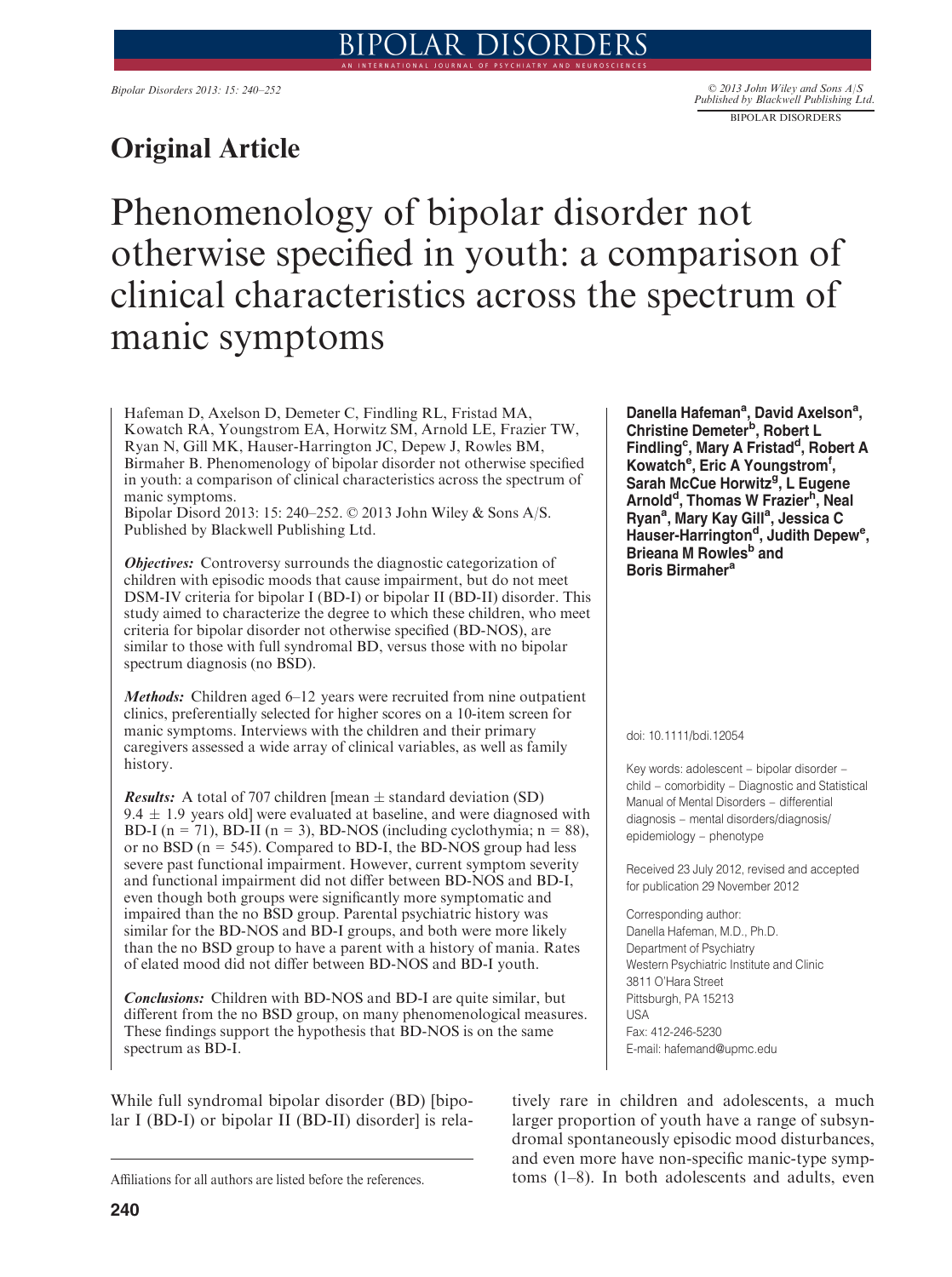mild subsyndromal manic symptoms have been shown to have important clinical implications, including a more severe clinical course and a poor response to antidepressants (9–14). An important diagnostic question is the degree to which these presentations represent a spectrum of bipolarity, versus distinct disorders with unique clinical characteristics and trajectories (15, 16).

Many studies have focused on the clinical characteristics, family history, and trajectory of youth with subsyndromal episodic mood disturbances. Overwhelmingly, this work has indicated that these youth have significant functional impairment, comparable with the degree of impairment seen in major depression or even BD-I and BD-II (6, 13, 17, 18). However, there is disagreement about whether these youth truly have a variant of BD that will indeed progress to a full syndromal presentation, and should be treated as such (19, 20). For example, while clinical samples indicate a high rate of progression from subsyndromal BD to BD-I or BD-II (on the order of 45% in five years) (12), epidemiologic samples have a much lower degree of progression (18, 21). Much of this variability likely reflects methodological differences in the assessment of subsyndromal bipolar symptomatology across clinical and epidemiologic studies (22), as well as the degree of functional impairment in these populations (23).

In an effort to identify youth with episodic mood disturbances who did not meet full criteria for BD-I or BD-II, Axelson et al. (24) operationalized criteria for bipolar disorder not otherwise specified (BD-NOS) which were then used to recruit participants for the Course and Outcome of Bipolar Youth (COBY) study. To meet the criteria for BD-NOS, participants had to have at least four lifetime days (not necessarily consecutive) with at least four hours of either (i) elated mood plus two associated manic symptoms or (ii) irritable mood plus three associated manic symptoms. Episodic mood disturbances had to be associated with a clear change in functioning, could not meet full criteria for a manic or hypomanic episode, and could not be mainly accounted for by other disorders. (This category includes youth who meet DSM-IV criteria for cyclothymia.) Using these criteria, several important findings from the COBY study have emerged. Youth with BD-NOS were shown to have a large degree of functional impairment, and a high rate of family history of BD (24). Additionally, subsyndromal and syndromal manic episodes did not significantly differ according to particular symptoms, such as elated versus irritable mood (24). Finally, longitudinal follow-up has indicated a high rate of progression from BD-NOS to BD-I

or BD-II (45% in five years), with family history being the primary predictor of this progression (12, 25, 26).

These data indicate that BD-NOS and BD-I are likely to be along a spectrum of disorder; however, the question remains whether these results would also apply to a more broadly defined population of youth with non-specific (and in many cases nonepisodic) manic-type symptoms. The Longitudinal Assessment of Manic Symptoms (LAMS) study provides an ideal population in which to test the degree to which the COBY findings extend to a clinically recruited population with less episodic manic-type symptoms. The LAMS study recruited eligible youth from nine outpatient clinics, disproportionately selecting youth with manic symptoms which were not necessarily episodic (27, 28). At study entry, less than one-quarter of the youth fit criteria for bipolar spectrum disorders (BSDs), defined as BD-I, BD-II, or BD-NOS (using COBY criteria, which includes cyclothymia).

Based on previous work, we predicted that youth with BD-NOS and BD-I (who, by definition, have distinct episodes of manic symptoms) would share several clinical characteristics, phenomenology, and family history, and that these groups would differ from youth with no BSD (who do not have distinct episodes of manic symptoms). Specifically, this paper tested the following hypotheses: (i) we predicted that the BD-NOS and BD-I groups would both have significant functional impairment, and that both groups would be more impaired than a group with no BSD; (ii) we predicted that BD-NOS and BD-I would show similar comorbidity, but would differ from the group with no BSD; and (iii) we predicted that, compared to the no BSD group, the BD-NOS and BD-I groups would have an elevated parental history of mania. Finally, we conducted an exploratory analysis to assess whether phenomenology of manic symptomatology (determined by individual characteristics, such as elated versus irritable mood) qualitatively differed between those with BD-I and BD-NOS.

# Patients and methods

# **Participants**

Details of the methods used in the LAMS study have been described elsewhere (28). Briefly, this study recruited participants through a two-stage approach, designed to select for elevated symptoms of mania (ESM). A total of 3329 children (ages 6 years to 12 years and 11 months) were invited to participate in initial screening; these youth were recruited from nine outpatient clinics in Pittsburgh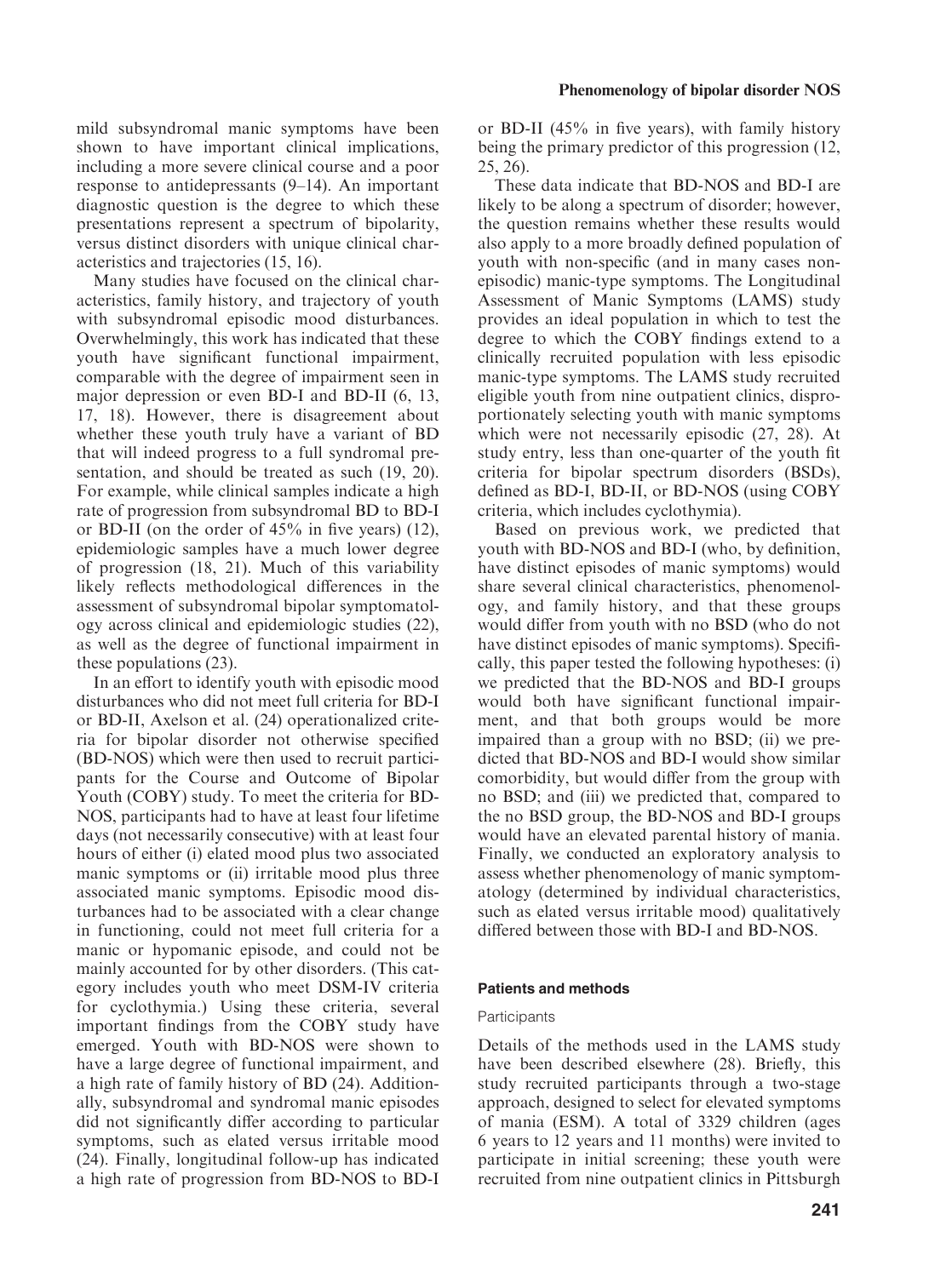(PA, USA) and Cincinnati, Columbus, and Cleveland (OH, USA) that were associated with participating universities. Inclusion criteria were: (i) age within the specified range and (ii) both child and parent spoke English. Exclusion criteria were: (i) having a prior visit to a participating outpatient clinic in the past year or (ii) having a sibling already enrolled in the study.

Parents of 2622 eligible youth agreed to participate, and completed the Parent General Behavior Inventory-10 Item Mania Scale (PGBI-10M) (29), a validated screen for ESM. This scale consists of ten items scored on a scale of 0–3. Based on their score, children were classified as ESM+ (score  $> 12$ ) or ESM – (<12). All of the ESM+ children  $(n = 1124)$  were invited to participate; n = 621 agreed and completed a full assessment. For every 10 ESM+ children recruited, one ESM youth was asked to participate (the ratio was 5:1 at clinics with a low volume); these  $ESM -$  subjects  $(n = 86)$  were matched to the modal ESM+ child at the time of recruitment on demographic factors, and sampled with replacement. The threshold of 12+ was selected because it was high enough to enrich the cohort for youth with manic symptoms, but low enough to be only moderately diagnostically specific, resulting in a study sample with a heterogeneous mix of presentations.

# Assessment

Baseline assessments gathered demographic data on participants, including age, sex, race, ethnicity, and health insurance. Data were also collected on indicators of socioeconomic status (parents' education and employment status) and living situation (with both parents versus not). A complete list of current and past psychotropic medications was also obtained from the parent/guardian. The Family History Screen (FHS) (30) collected information on 15 psychiatric disorders and suicidal behavior in biological parents.

Interviewers assessed DSM-IV diagnoses by completing an augmented version of the Schedule for Affective Disorders and Schizophrenia for School-Aged Children–Present and Lifetime Episode (KSADS-PL) (31) with youths and their parents/guardians. Additional data regarding depression and manic symptoms were collected using items derived from the Washington University Kiddie Schedule for Affective Disorders (WASH-U-KSADS) (32), augmented with items to screen for pervasive developmental disorders. The KSADS Depression Rating Scale (KDRS) and KSADS Mania Rating Scale (KMRS) provided filtered ratings of mood symptoms, meaning that symptom severity was measured exclusively in the context of a mood episode. These ratings were collected for the two-week period preceding baseline and for the most severe episode in the past.

Criteria for BD-NOS were derived from the Course Outcome of Bipolar Youth (COBY) study (26). These included: (i) a distinctive period of abnormally elated, irritable, or expansive mood plus two associated manic symptoms (three if mood is irritable); (ii) an associated clear change in functioning; (iii) episodes lasting at least four hours in a 24-hour period for  $\geq$  4 lifetime days (not necessarily consecutive); and (iv) the child did not meet criteria for BD-I or BD-II. Note that these criteria would include participants diagnosed with cyclothymic disorder (14, 33). DSM-IV-TR criteria were used to diagnose BD-I and BD-II, as well as other psychiatric disorders. All diagnoses were confirmed by a licensed child psychiatrist or psychologist.

The Young Mania Rating Scale (YMRS) (34, 35) and the Children's Depression Rating Scale-Revised (CDRS-R) (36) were also used to assess unfiltered mood symptoms at baseline. These scales were rated independent of mood state (in a 'what you see is what you get' format). The Children's Global Assessment Scale (CGAS) (37) was used to provide a quantitative evaluation of the child's function (at home, at school, and with peers). Data on global functioning were obtained for the two-week period preceding data collection, as well as the past two-week period with the most severe functional impairment.

# Interviewer training and reliability of assessments

Interviewers were trained during an initial threeday meeting, followed by rating assessments along with taped interviews; interviewers then administered the assessment instruments. To minimize rater drift, interviewers rated taped administrations of the KSADS throughout the data collection period. Kappa for all psychiatric diagnoses using this instrument was 0.82; the kappa for BSD was 0.93 (27).

# Statistical analyses

All analyses were conducted using SAS 9.2 (SAS Institute, Cary, NC, USA). First, unadjusted analyses were conducted. Subsequently, analyses were adjusted for demographic variables associated with BD diagnosis, using a cut-off p-value of  $\leq 0.2$  to ensure that no confounding variable was missed in the adjustment. For continuous variables, an analysis of variance (ANOVA) was initially used to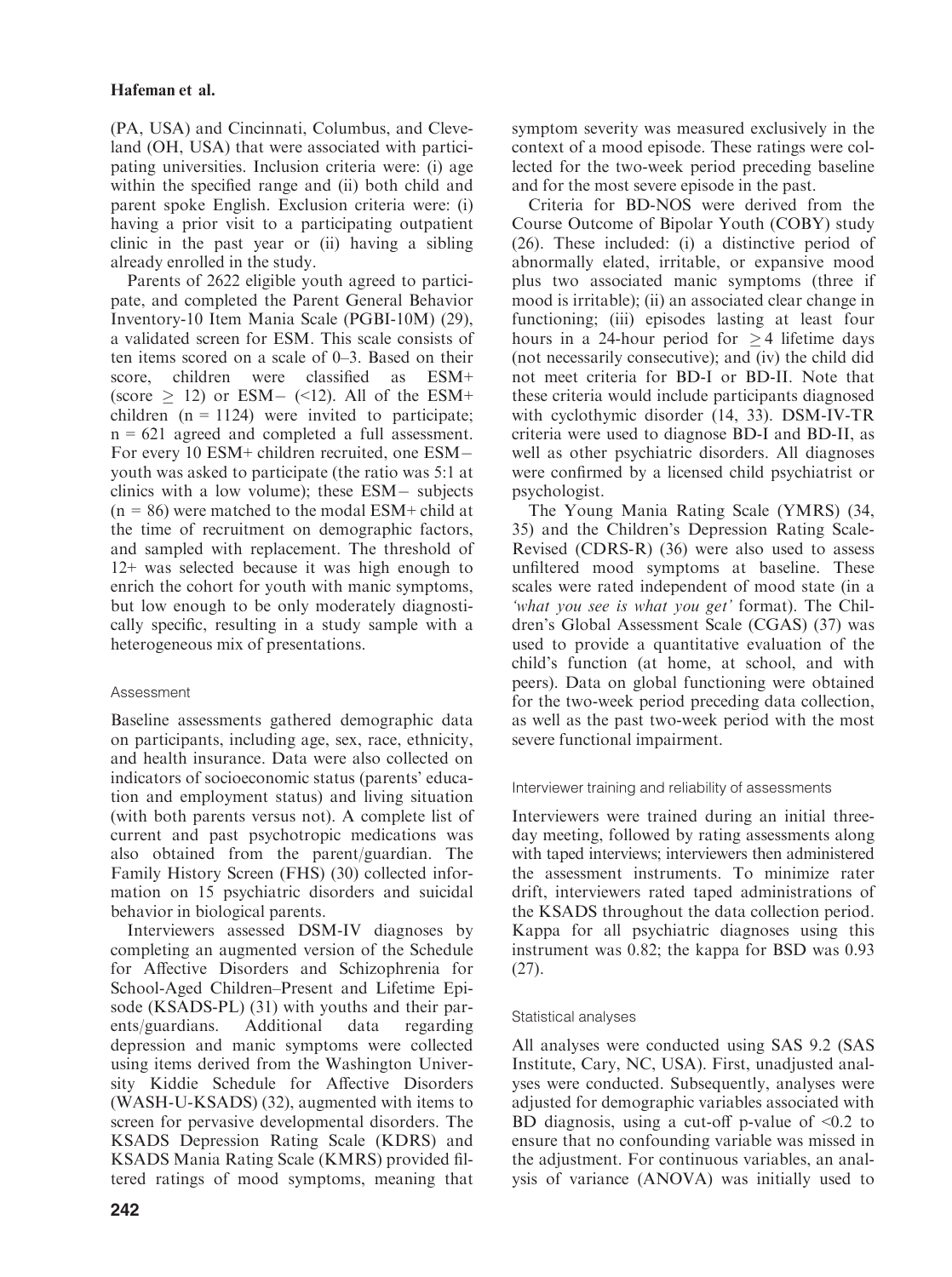assess differences between the BD-NOS, BD-I, and no BSD groups. A generalized linear model (PROC GLM) was used to yield quantitative estimates of differences in means, with 95% confidence intervals, and conduct covariate-adjusted analyses. Effect sizes (Cohen's  $d$ ) were calculated to assess quantitative differences on clinical scales between groups (38). For categorical variables, chi-square tests were used to determine unadjusted differences between the BD-NOS, BD-I, and no BSD groups. Covariate-adjusted differences were assessed using PROC GENMOD (log link, binomial distribution). PROC GENMOD also yielded quantitative estimates of differences (prevalence ratios), with 95% confidence intervals. When adjusted models did not converge (due to small numbers in a particular cell), unadjusted models were used. To determine whether observed differences between youth with and without BSD were due to the ESM youth in the latter group, we re-ran analyses excluding those children without ESM. We also assessed the reasons that youth with BD-NOS did not meet criteria for manic episodes, and were thus not classified as BD-I.

To avoid inflating the type II error risk, results were generally not corrected for multiple corrections. However, to better assess differences in manic symptomatology between BD-NOS and BD-I, we indicate which of the uncorrected p-values would retain significance upon correction for multiple comparisons using the false discovery rate (FDR) correction.

# **Results**

# **Demographics**

Of the 707 study participants, 71 met criteria for BD-I, 88 met those for BD-NOS (11 of whom also satisfied DSM-IV criteria for cyclothymic disorder), and three met those for BD-II at intake; 545 did not meet criteria for a BSD. Because of the small number of youth with BDI-II, these participants were excluded from further analyses, leaving a total of 704 participants for the analyses below.

Basic demographic characteristics of the study population are shown in Table 1. Youth with BSD were slightly older than those without a bipolar diagnosis ( $p = 0.01$ ); there was no difference in age between the youth with BD-NOS and those with BD-I. There was also no significant difference between the BD-NOS and BD-I groups in regard to the duration or onset date of BSD. Two-thirds (68%) of the overall cohort were male; however, the BD-NOS group had a lower percentage of male subjects than the no BSD group  $(51\%$  versus  $71\%$ , respectively). Both race and parental employment status differed across diagnoses. Children with BD-I were more likely to be white and have at least one employed parent compared to those with BD-NOS or no BSD. One-third (32%) of all participants were living with both natural parents; this proportion did not differ across diagnostic groups.

# Symptom severity and functional impairment

Both the BD-NOS and BD-I groups had more mood symptoms at baseline than the children with no BSD, as measured by the KDRS, KMRS, YMRS, and CDRS-R at intake (all  $p < 0.0001$ ) (Table 2). Interestingly, these scores did not differ between youth with BD-NOS and those with BD-I at baseline. When comparing symptom severity during the most severe episode, youth with BD-NOS had lower KMRS scores compared to those with BD-I, while both groups had significantly elevated scores compared to youth with no BSD.

A similar pattern was seen with estimates of global function, as quantified by the CGAS. At baseline, both the BD-NOS and BD-I groups had impaired function, as compared to the children with no BSD ( $p < 0.0001$ ). However, when asked about the most severe period, children with BD-NOS were significantly less impaired than those with BD-I, while both groups were significantly more impaired than those with no BSD.

# **Comorbidity**

Rates of comorbidity were quite high in this clinically recruited cohort (Table 3). Attention-deficit hyperactivity disorder (ADHD) showed the highest rate of comorbidity. Two-thirds of the cohort had this diagnosis; rates did not differ across diagnostic groups. Anxiety was found in 29% of our cohort; again, rates did not differ across groups. Disruptive behavioral disorders were also very common, particularly oppositional defiant disorder (ODD), which was found in 37% of the cohort. Conduct disorder was more common in those with BD-NOS and BD-I, as opposed to no BSD. ODD was less common in the BD-I group, as compared to both BD-NOS and no BSD. Pervasive developmental disorder was fairly rare in this sample  $(6\%)$ , and no youth with BD-NOS were found to have this disorder.

# Phenomenology and treatment history

Table 3 shows associated severe phenomenological features. Approximately 19% of the youth in this cohort had a history of suicidal ideation, while 2%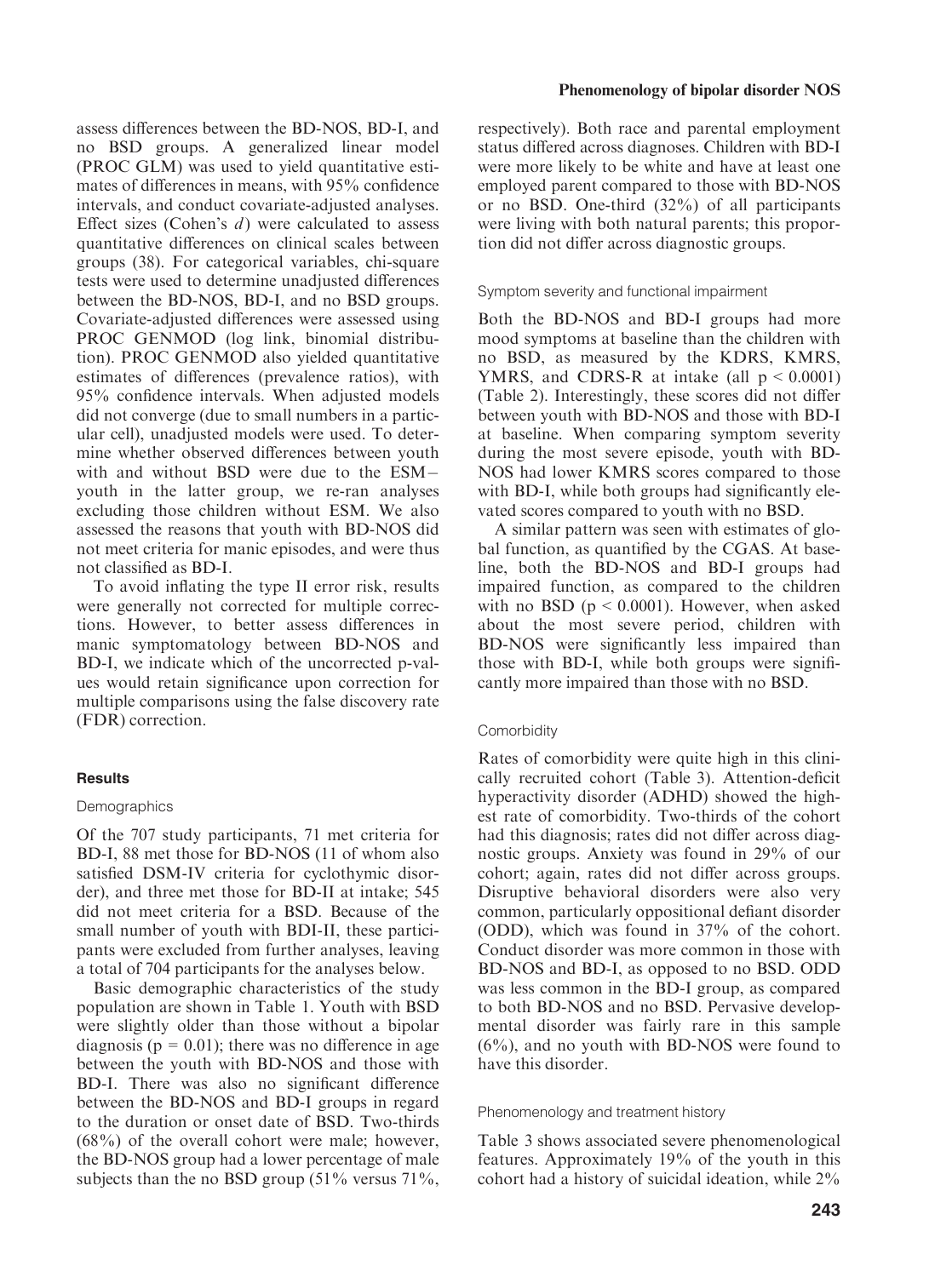| All subjects<br>$(1 - 704)$ | BD-NOS<br>$(n = 88)$                            | $(n = 71)$<br>BD-I                                           | $(n = 545)$<br>No BSD | Statistic          | p-value                                                                                                                      | <b>BD-NOS versus</b><br>BD-I (95% CI) | no BSD (95% Cl)<br><b>BD-NOS versus</b> | BD-I versus no<br>BSD (95% CI) | Sensitivity<br>(p-value <sup>b</sup> )<br>analysis                                                                                                                                                                                                                                                                                                                                    |
|-----------------------------|-------------------------------------------------|--------------------------------------------------------------|-----------------------|--------------------|------------------------------------------------------------------------------------------------------------------------------|---------------------------------------|-----------------------------------------|--------------------------------|---------------------------------------------------------------------------------------------------------------------------------------------------------------------------------------------------------------------------------------------------------------------------------------------------------------------------------------------------------------------------------------|
|                             |                                                 |                                                              |                       |                    |                                                                                                                              |                                       |                                         |                                |                                                                                                                                                                                                                                                                                                                                                                                       |
| 67.8                        | 51.1                                            | 64.8                                                         | 70.8                  |                    | 0.001                                                                                                                        | 0.79(0.60, 1.03)                      | 0.72(0.58, 0.89)                        | 0.91 (0.76, 1.09)              | 0.028<br>0.011                                                                                                                                                                                                                                                                                                                                                                        |
| 64.2                        | 62.5                                            | 77.5                                                         | 62.8                  |                    | 0.05                                                                                                                         | 0.81 (0.66, 0.99)                     | 1.00(0.84, 1.18)                        | 1.23(1.07, 1.42)               | 0.0005                                                                                                                                                                                                                                                                                                                                                                                |
| 4.4                         | 3.4                                             |                                                              |                       |                    | 0.49                                                                                                                         | 0.47(0.11, 2.02)                      | 0.80(0.24, 2.73)                        | 1.72(0.63, 4.68)               | 0.76                                                                                                                                                                                                                                                                                                                                                                                  |
|                             |                                                 |                                                              |                       |                    |                                                                                                                              |                                       |                                         |                                |                                                                                                                                                                                                                                                                                                                                                                                       |
| 39.5 (277/702)              | 31.8                                            | 54.9                                                         | 38.7 (210/543)        |                    | 0.004                                                                                                                        | 0.58(0.40, 0.84)                      | 0.82(0.59, 1.13)                        | 1.42(1.12, 1.80)               | 0.027                                                                                                                                                                                                                                                                                                                                                                                 |
|                             |                                                 |                                                              |                       |                    |                                                                                                                              |                                       |                                         |                                |                                                                                                                                                                                                                                                                                                                                                                                       |
| 79.9 (561/702)              | 81.8                                            | 85.9                                                         | 78.8 (428/543)        |                    | 0.33                                                                                                                         | 0.95(0.83, 1.09)                      | 1.04 (0.93, 1.16)                       | 1.09(0.98, 1.21)               | 0.14                                                                                                                                                                                                                                                                                                                                                                                  |
| 32.3 (223/690)              | 36.4                                            | 32.9 (23/70)                                                 | 31.6 (168/532)        |                    | 0.67                                                                                                                         | 1.11(0.72, 1.71)                      | 1.15 (0.85, 1.56)                       | 1.04(0.73, 1.49)               | 0.53                                                                                                                                                                                                                                                                                                                                                                                  |
|                             |                                                 |                                                              |                       |                    |                                                                                                                              |                                       |                                         |                                |                                                                                                                                                                                                                                                                                                                                                                                       |
|                             |                                                 |                                                              |                       |                    |                                                                                                                              |                                       |                                         |                                |                                                                                                                                                                                                                                                                                                                                                                                       |
| $6.7 \pm 2.8$ (n = 156)     | 85)<br>$6.8 \pm 2.8$ (n =                       | $6.5 + 2.8$                                                  | I                     | $F = 0.08^{\circ}$ | 0.77                                                                                                                         | $0.12(-0.69, 0.93)$                   |                                         | I                              | I                                                                                                                                                                                                                                                                                                                                                                                     |
| $3.1 \pm 2.5$ (n = 156)     | 65)<br>$2.9 \pm 2.4$ (n =                       | $3.2 + 2.7$                                                  |                       | $F = 0.08^{\circ}$ | 0.77                                                                                                                         | $-0.12(-0.93, 0.70)$                  |                                         |                                |                                                                                                                                                                                                                                                                                                                                                                                       |
|                             |                                                 |                                                              |                       |                    |                                                                                                                              |                                       |                                         |                                |                                                                                                                                                                                                                                                                                                                                                                                       |
| Age, years, mean $\pm$ SD   | $9.4 \pm 1.9$<br>BSD characteristics, mean ± SD | $9.8 + 2.1$<br>Socioeconomic status/family characteristics,% | $9.8 + 2.1$           | $9.3 \pm 1.9$      | $F = 4.28$<br>$\chi^2 = 11.2$<br>$\chi^2 = 2.20$<br>$\chi^2 = 13.8$<br>$\chi^2 = 6.04$<br>$\chi^2 = 1.42$<br>$\chi^2 = 0.80$ | 0.014                                 | $0.06(-0.55, 0.66)$                     | 0.53 (0.10, 0.96)              | For categorical variables, prevalence ratios (with 95% CI) are presented. For continuous variables (age), difference in means (with 95% CI) is shown. Significant differences across bipolar<br>0.48(0.00, 0.95)<br>BD-I = bipolar I disorder; BD-NOS = bipolar disorder not otherwise specified; BSD = bipolar spectrum disorder; CI = confidence interval; SD = standard deviation. |

# diagnosis are shown in **bold.**<br>b<sub>p</sub>∨alue after excluding ESM – participants (elevated symptoms of mania <12) from the analysis.<br><sup>b</sup>Adjusted for age, gender, race, and parental education. diagnosis are shown in bold.

 $b_{\text{p-value}}$  after excluding ESM – participants (elevated symptoms of mania <12) from the analysis.

cAdjusted for age, gender, race, and parental education.

# Hafeman et al.

Table 1. Demographic characteristics<sup>a</sup>

Table 1. Demographic characteristics<sup>a</sup>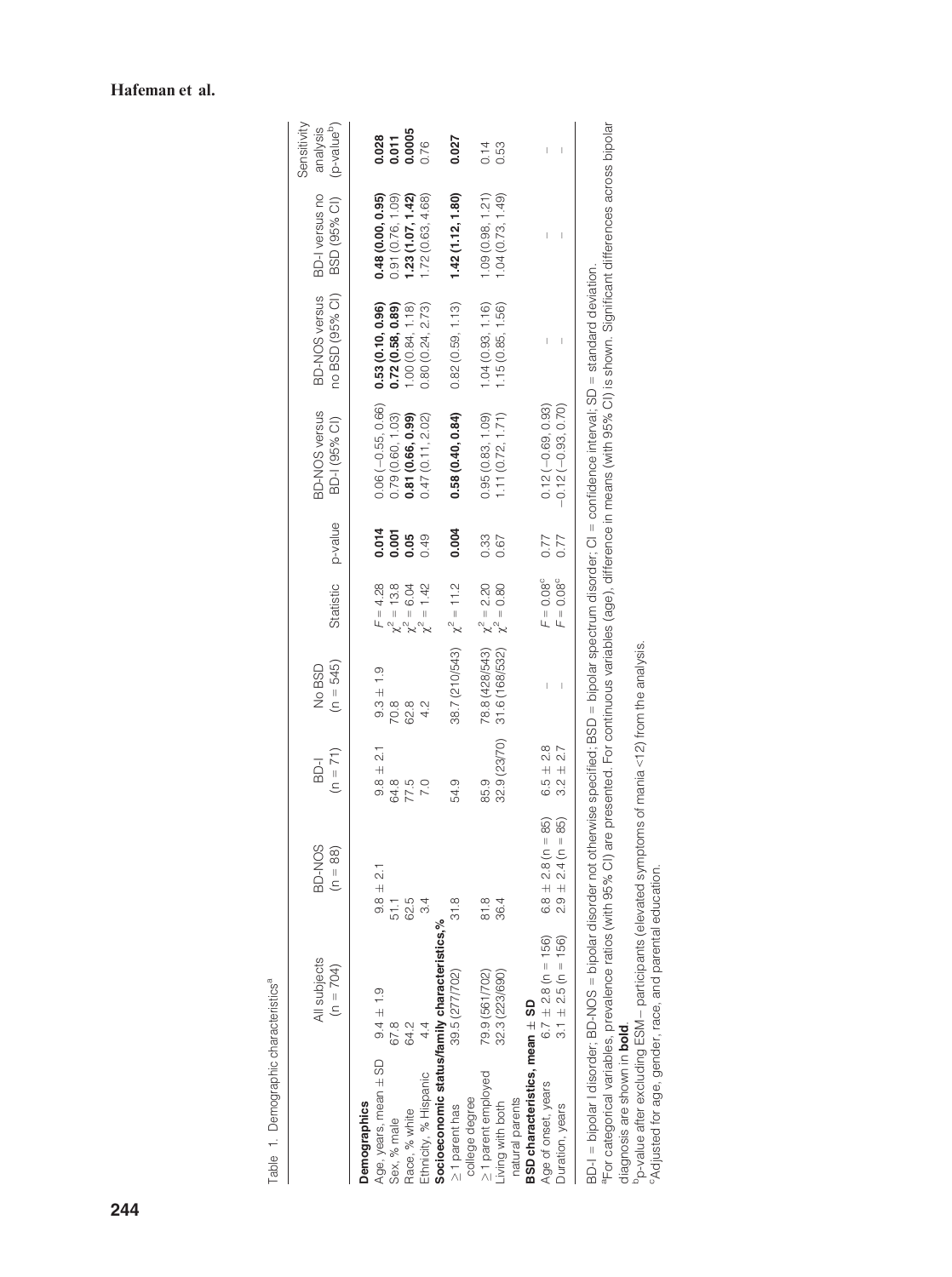|                                                                   | BD-NOS<br>$(n = 88)$       | $(n = 7)$<br>BD-I                      | $(n = 545)$<br>No BSD     | Statistic (F) p-value |           | <b>BD-NOS versus</b><br>BD-I (p-value) | no BSD (p-value)<br><b>BD-NOS versus</b> | BD-I versus no<br>BSD (p-value) | Sensitivity<br>(p-value <sup>b</sup> )<br>analysis |
|-------------------------------------------------------------------|----------------------------|----------------------------------------|---------------------------|-----------------------|-----------|----------------------------------------|------------------------------------------|---------------------------------|----------------------------------------------------|
| $6.9 + 6.0$<br>Symptom severity<br>KDRS at baseline               | $10.1 + 6.2$               | $8.8 + 6.6$                            | $6.1 + 5.6$               | $16.2^{\circ}$        | $-0.0001$ | 0.20(0.22)                             | $0.59$ (<0.0001)                         | 0.39(0.002)                     | $-0.0001$                                          |
| $9.8 + 8.9$<br>KMRS at baseline                                   | $20.5 \pm 7.4$             | $20.9 \pm 10.8$                        | $6.6 \pm 5.9$ (n = 544)   | 266°                  | 0.0001    | $-0.03(0.85)$                          | $2.07$ (<0.0001)                         | $2.11 (-0.0001)$                | $-0.0001$                                          |
| $(n = 703)$<br>$10.9 \pm 9.4$<br>$(n = 701)$<br>KMRS: most severe | $21.9 + 5.8$<br>$(n = 87)$ | <u>က</u><br>$26.5 \pm 7$<br>$(1) = 70$ | 7.1 $\pm$ 6.1 (n = 544)   | 449 <sup>c</sup>      | 0.0001    | $-0.73$ (<0.0001)                      | $2.37$ (<0.0001)                         | $3.10(-0.0001)$                 | 0.0001                                             |
| $16.7 \pm 9.2$<br>YMRS at baseline                                | $25.2 \pm 7.5$             | $25.9 \pm 10.5$                        | $14.2 \pm 7.5$            | $131^{\circ}$         | $-0.0001$ | $-0.08(0.62)$                          | $1.43$ (<0.0001)                         | $1.51$ (<0.0001)                | 50001                                              |
| $37.1 \pm 11.6$<br>CDRS-Ratbaseline                               | $39.8 \pm 10.7$            | $37.1 \pm 1$                           | $33.6 \pm 10.4$           | $12.3^\circ$          | 0.0001    | 0.26(0.11)                             | $0.54$ (< $0.0001$ )                     | 0.28(0.02)                      | $-0.0001$                                          |
| <b>Functional impairment</b>                                      |                            |                                        |                           |                       |           |                                        |                                          |                                 |                                                    |
| $54.6 \pm 10.3$<br>CGAS at baseline                               | $51.3 \pm 8.6$             | $50.9 \pm 10.5$                        | $55.5 \pm 10.4$ (n = 543) | $14.1^{\circ}$        | $-0.0001$ | 0.09(0.57)                             | $-0.44(0.0002)$                          | $-0.53$ (<0.0001)               | 0.0001                                             |
| $(n = 700)$                                                       | $(n = 87)$                 | $m = 70$                               |                           |                       |           |                                        |                                          |                                 |                                                    |
| $49.1 \pm 9.9$<br>CGAS: most severe                               | 46.9 $\pm$ 7.7             | $43.2 \pm 9.9$                         | $50.6 \pm 9.8$ (n = 297)  | 15.5°                 | $-0.0001$ | 0.42(0.03)                             | $-0.36(0.02)$                            | $-0.79$ (<0.0001)               | 0.0001                                             |
| $(n = 403)$<br>lifetime                                           | $(n = 51)$                 | $(n = 55)$                             |                           |                       |           |                                        |                                          |                                 |                                                    |

Table 2. Clinical scales<sup>a</sup>

Table 2. Clinical scales<sup>a</sup>

dren's Global Assessment Scale; CI = confidence interval; KDRS = Schedule for Affective Disorders and Schizophrenia for School-Aged Children (K-SADS) Depression Rating Scale;

KMRS = K-SADS Mania Rating Scale; YMRS = Young Mania Rating Scale.<br>『Effect sizes (Cohen's d) are calculated across bipolar diagnosis; significa d) are calculated across bipolar diagnosis; significant differences are shown in bold.

 $-$  participants (elevated symptoms of mania  $\lt$ 12) from the analysis.

bp-value after excluding ESM cAdjusted for age, gender, race, and parental education.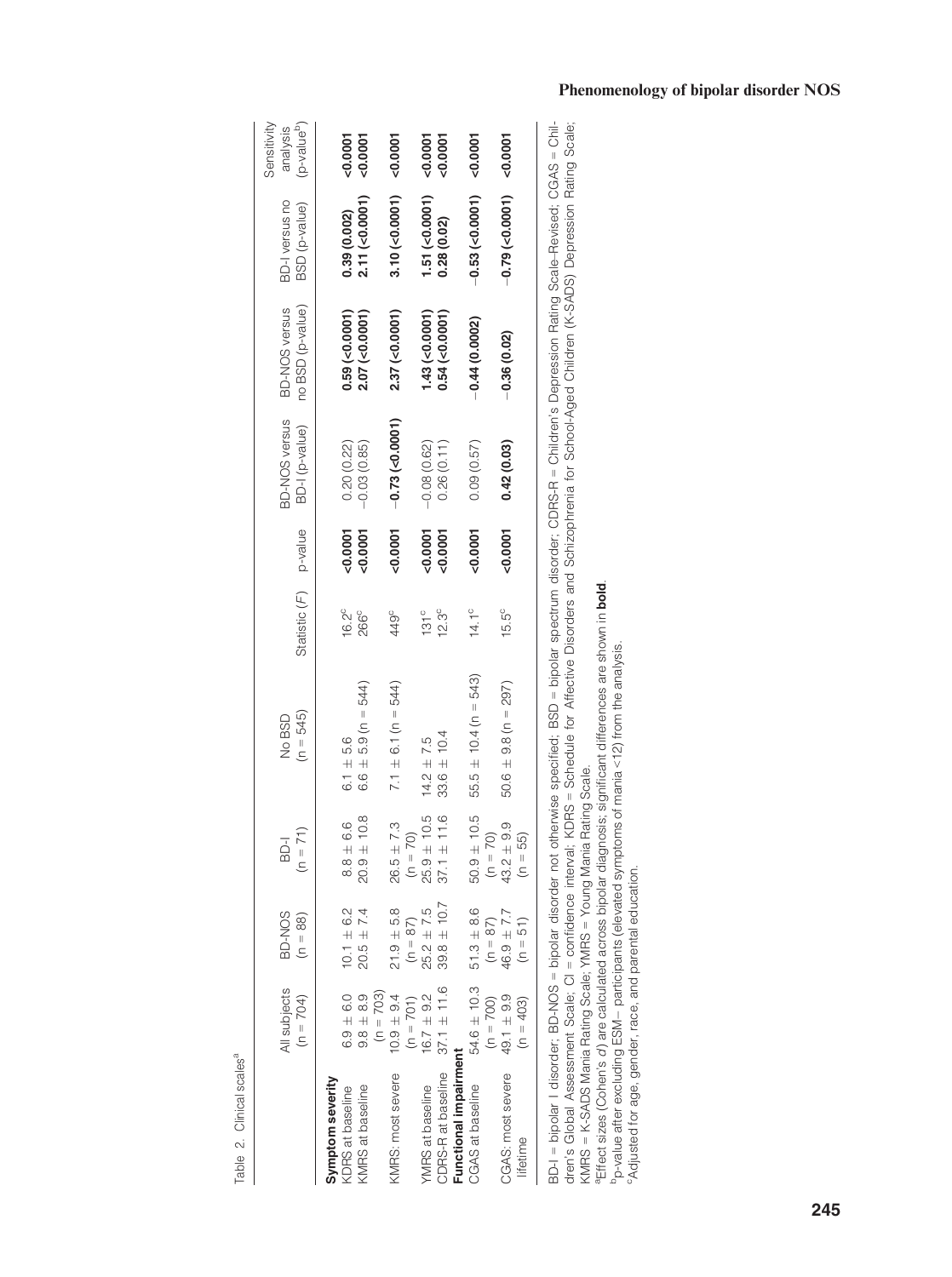|                                                                                                                                                                                                                                                                                                                                                                                                                                                               | All subjects<br>$(n = 704)$ | BD-NOS<br>$(n = 88)$ | $(n = 71)$<br>BD-I | $(n = 545)$<br>No BSD        | Statistic                                       | p-value | <b>BD-NOS versus</b><br>BD-1 (95% CI) <sup>b</sup>                                 | no BSD (95% CI) <sup>b</sup><br><b>BD-NOS versus</b>                              | BSD (95% CI) <sup>b</sup><br>BD-I versus no                          | p-value) <sup>c</sup><br>Sensitivity<br>analysis |
|---------------------------------------------------------------------------------------------------------------------------------------------------------------------------------------------------------------------------------------------------------------------------------------------------------------------------------------------------------------------------------------------------------------------------------------------------------------|-----------------------------|----------------------|--------------------|------------------------------|-------------------------------------------------|---------|------------------------------------------------------------------------------------|-----------------------------------------------------------------------------------|----------------------------------------------------------------------|--------------------------------------------------|
| Lifetime history of comorbid disorders                                                                                                                                                                                                                                                                                                                                                                                                                        |                             |                      |                    |                              |                                                 |         |                                                                                    |                                                                                   |                                                                      |                                                  |
| Anxiety                                                                                                                                                                                                                                                                                                                                                                                                                                                       | 29.1                        | 27.3                 | 29.6               |                              |                                                 | 0.69    | 1.0(0.6, 1.7)                                                                      |                                                                                   | 0.9(0.6, 1.3)                                                        | 0.53                                             |
| <b>ADHD</b>                                                                                                                                                                                                                                                                                                                                                                                                                                                   | 66.6                        | 70.4                 | 62.0               | 2011<br>2012<br>2012<br>2012 | Wald $\chi^2 = 0.7^d$<br>Wald $\chi^2 = 1.9^d$  | 0.38    | $1.1(0.9, 1.3)$<br>0.9 $(0.4, 2.0)$                                                | $0.9(0.6, 1.3)$<br>1.1(1.0, 1.3)<br>2.1(1.1, 3.9)                                 | $1.0(0.9, 1.2)$<br>2.3 (1.2, 4.5)                                    |                                                  |
| Conduct disorder                                                                                                                                                                                                                                                                                                                                                                                                                                              | 7.7                         | 12.5                 | 14.1               |                              | $\chi^2 = 8.9$                                  | 0.01    |                                                                                    |                                                                                   |                                                                      | $0.43$<br>0.02                                   |
| ODD                                                                                                                                                                                                                                                                                                                                                                                                                                                           | 36.8                        | 40.9                 | 14.1               |                              | Wald $\chi^2 = 10.9^d$                          | 0.004   | 2.7(1.4, 5.1)                                                                      | 1.0(0.8, 1.3)                                                                     | 0.4(0.2, 0.7)                                                        | 0.003                                            |
| <b>PDD</b>                                                                                                                                                                                                                                                                                                                                                                                                                                                    | 6.4                         |                      | 7.0                |                              | $\chi^2 = 6.9$                                  | 0.03    |                                                                                    |                                                                                   |                                                                      | 0.046                                            |
| Phenomenological features (lifetime)                                                                                                                                                                                                                                                                                                                                                                                                                          |                             |                      |                    |                              |                                                 |         |                                                                                    |                                                                                   |                                                                      |                                                  |
| Psychotic features                                                                                                                                                                                                                                                                                                                                                                                                                                            |                             | 10.2                 |                    | 4.6                          |                                                 | 0.0007  |                                                                                    | 2.2(1.1, 4.6)                                                                     | 4.9(2.7, 8.9)                                                        | 0.0007                                           |
| lifetime depressive episode                                                                                                                                                                                                                                                                                                                                                                                                                                   | 14.6                        | 20.4                 | 22.5<br>19.7       | 13.0                         | Wald $\chi^2 = 27.8^d$<br>Wald $\chi^2 = 0.9^d$ | 0.63    |                                                                                    |                                                                                   |                                                                      | 0.61                                             |
| Suicidal ideation                                                                                                                                                                                                                                                                                                                                                                                                                                             | 8.8 (132/703)               | 23.0 (20/87)         | 36.6               | 15.8                         | Wald $\tilde{\chi}^2 = 19.0^d$                  | 0.0007  | $0.4(0.2, 1.0)$<br>$1.0(0.5, 1.9)$<br>$0.6(0.4, 1.0)$                              |                                                                                   |                                                                      | 0.0001                                           |
| Suicidal behavior/attempt                                                                                                                                                                                                                                                                                                                                                                                                                                     | 2.1 (15/703)                | 1.2(1/87)            | 8.5                | $\frac{5}{1}$                | $\chi^2 = 15.1$<br>$\chi^2 = 105.1$             | 0.0005  | 0.1(0.02, 1.1)                                                                     | $\begin{array}{c} 1.2 (0.8, 1.9) \\ 1.3 (0.9, 2.1) \\ 0.8 (0.1, 6.2) \end{array}$ | $1.2(0.7, 2.0)$<br>$2.2(1.5, 3.1)$<br>$5.8(2.1, 16.1)$               | 0.012                                            |
| Ever hospitalized                                                                                                                                                                                                                                                                                                                                                                                                                                             |                             |                      | 42.2               | က္<br>ம்                     |                                                 | 50.0007 | 0.1(0.05, 0.3)                                                                     | 2.7)<br>1.1(0.4,                                                                  | 7.9(5.1, 12.4)                                                       | $-0.000$                                         |
| Medication (lifetime)                                                                                                                                                                                                                                                                                                                                                                                                                                         |                             |                      |                    |                              |                                                 |         |                                                                                    |                                                                                   |                                                                      |                                                  |
| Ever medicated                                                                                                                                                                                                                                                                                                                                                                                                                                                | 62.5                        | 61.4                 | 85.9               | 59.6                         | Wald $\chi^2 = 14.4^d$                          | 0.0007  | 0.8(0.7, 1.0)                                                                      | 1.0(0.9, 1.2)                                                                     | 1.3(1.1, 1.4)                                                        | 0.0005                                           |
| Antipsychotic                                                                                                                                                                                                                                                                                                                                                                                                                                                 | 26.7                        | 29.6                 | 67.6               | 20.9                         | Wald $\chi^2 = 96.4^d$<br>$\chi^2 = 99.3$       | 0.0007  |                                                                                    |                                                                                   |                                                                      | $-0.0001$                                        |
| Mood stabilizer                                                                                                                                                                                                                                                                                                                                                                                                                                               | 12.5                        | 14.8                 | 49.3               | 7.3                          |                                                 | 50.0007 |                                                                                    |                                                                                   |                                                                      | 0.0007                                           |
| Antidepressant                                                                                                                                                                                                                                                                                                                                                                                                                                                | 19.5                        | 20.4                 | 29.6               | 18.0<br>55.6                 | Wald $\chi^2 = 0.6^d$<br>Wald $\chi^2 = 4.6^d$  | 0.72    | <b>0.5 (0.4, 0.7)</b><br><b>0.3 (0.2, 0.5)</b><br>0.8 (0.5, 1.4)<br>0.8 (0.7, 1.1) | 1.5 (1.1, 2.2)<br>2.0 (1.1, 3.6)<br>1.0 (0.6, 1.5)                                | 2.9 (2.4, 3.6)<br>6.7 (4.6, 9.8)<br>1.1 (0.8, 1.7)<br>1.2 (1.0, 1.4) | 0.64                                             |
| Stimulant                                                                                                                                                                                                                                                                                                                                                                                                                                                     | 57.1                        | 56.8                 | 69.0               |                              |                                                 | 0.10    |                                                                                    | 1.0(0.8, 1.2)                                                                     |                                                                      | 0.02                                             |
| Alpha-2 agonist                                                                                                                                                                                                                                                                                                                                                                                                                                               | 15.1                        | 11.4                 | 28.2               | 13.9                         | Wald $\chi^2 = 10.1^d$                          | 0.006   | <u>ອິ</u><br>0.5(0.2,                                                              | 0.9(0.5, 1.6)                                                                     | 1.9(1.3, 2.9)                                                        | 0.003                                            |
| Values are reported as percent. ADHD = attention-deficit hyperactivity disorder; BD-I = bipolar disorder, BDDNar disorder not otherwise specified; BSD = bipolar spectrum dis-<br>order; Cl = confidence interval; ODD = oppositional defiant disorder; PDD = pervasive developmental disorder<br><sup>a</sup> Prevalence ratios are calculated across bipolar diagnosis; significant differences are shown in <b>bold</b><br><sup>b</sup> Prevalence ratios. |                             |                      |                    |                              |                                                 |         |                                                                                    |                                                                                   |                                                                      |                                                  |

cp-value after excluding ESM

<sup>b</sup>Prevalence ratios.<br><sup>c</sup>p-value after excluding ESM- participants from analysis.<br><sup>d</sup>Adjusted for age, gender, race, and parental education.

<sup>d</sup>Adjusted for age, gender, race, and parental education.

participants from analysis.

# Hafeman et al.

Table 3. Comorbidities and clinical features<sup>a</sup>

Table 3. Comorbidities and clinical features<sup>a</sup>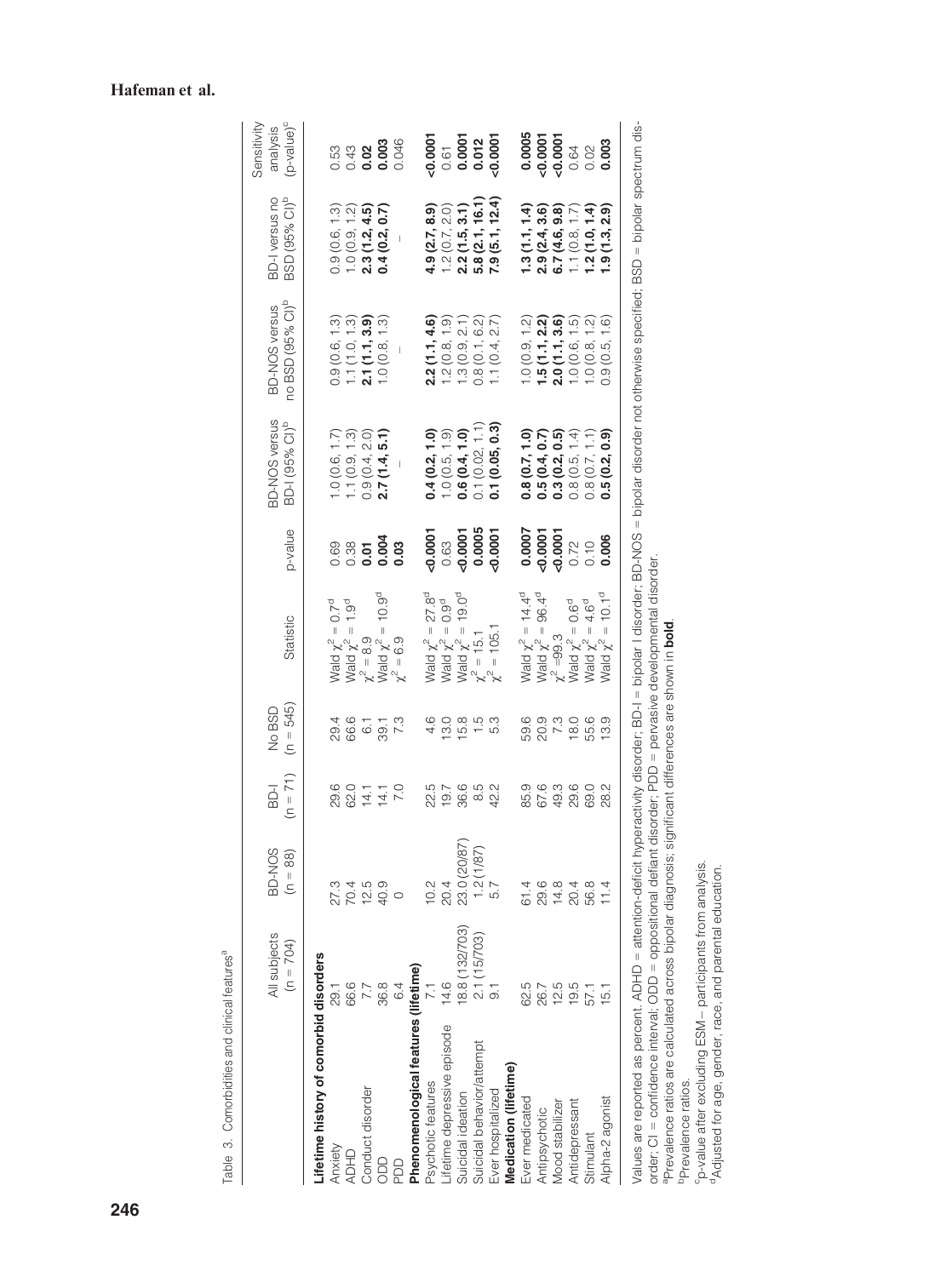had associated behavior or attempts. Youth with BD-I (but not BD-NOS) were more likely to have a history of suicidal ideation and attempts than those with no BSD, and were more likely to have been hospitalized psychiatrically. Both the BD-NOS and BD-I groups were more likely to have psychotic features than those without BSD, although these features were less common in youth with BD-NOS than BD-I. Interestingly, only a minority of youth in this cohort had ever met criteria for a major depressive episode (15%), and this percentage did not differ significantly across groups.

Children with BD-I (but not those with BD-NOS) were more likely to have been medicated, either currently or in the past, than those without BSD (Table 3). Stimulants were the most common medication (57%), followed by antipsychotics  $(27\%)$ , antidepressants  $(20\%)$ , alpha-2 agonists  $(15\%)$ , and mood stabilizers  $(13\%)$ . Not surprisingly, antipsychotics and mood stabilizers were less commonly prescribed to those with BD-NOS versus BD-I, but both groups had higher rates of prescriptions than those without BSD ( $p < 0.0001$ ). Youth with BD-I (but not those with BD-NOS) showed elevated rates of lifetime stimulants and alpha-2 agonists, as compared to those with no BSD. No differences in rates of lifetime antidepressant use were seen across groups.

# Family history

Table 4 shows the proportion of children whose parent(s) had a psychiatric diagnosis. Rates of parental history were the highest for depression (63%) and anxiety (43%) and did not differ between the three diagnostic groups. Parental history of mania was reported in 20% of the children. Children with BD-NOS and BD-I were more likely than children without a BSD to have at least one parent with a history of a manic episode  $(p = 0.0001)$ ; this proportion did not differ significantly between those with BD-NOS and those with BD-I (33% versus 42%, respectively). Children with BD-NOS were more likely than those with no BSD to have a parental history positive for conduct disorder and for psychosis; no other betweengroup differences were detected.

# Sensitivity analyses

It is possible that the observed differences between youth with and without BSD were driven by differential degree of ESM across bipolar diagnoses, particularly if ESM- youth were less impaired than ESM+ participants. While 86% (466/545) of Table 4. Family historya

 $\overline{4}$ Table

Family history<sup>a</sup>

| Phenomenology of bipolar disorder NOS |  |  |  |  |
|---------------------------------------|--|--|--|--|
|---------------------------------------|--|--|--|--|

| Wald $\chi^2 = 22.3^{\circ}$<br>15.4 (78/506) |                                     |               |               | (p-value <sup>b</sup> ) |
|-----------------------------------------------|-------------------------------------|---------------|---------------|-------------------------|
|                                               | 0.8(0.5, 1.1)<br>0.0001             | 1.5(1.1, 2.1) | 2.0(1.5, 2.7) | <b>000T</b>             |
| Wald $\chi^2 = 1.7^{\circ}$<br>61.1 (332/543) | 1.0(0.8, 1.2)<br>0.43               | 1.1(0.9, 1.3) | 1.1(0.9, 1.3) | 20                      |
| Wald $\chi^2 = 0.9^{\circ}$<br>27.3 (147/538) | 1.3(0.7, 2.2)<br>0.65               | .2(0.8, 1.6)  | 0.9(0.6, 1.4) | 0.62                    |
| Wald $\chi^2 = 4.5^\circ$<br>38.9 (210/540)   | 1.3(0.9, 1.9)<br>$\overline{11}$    | 1.3(1.0, 1.6) | 1.0(0.7, 1.3) |                         |
| Wald $\chi^2 = 0.8^{\circ}$                   | 0.9(0.7, 1.2)                       | 1.0(0.8, 1.2) |               | 885                     |
| $r^2 = 5.3$<br>0.5(57/541)                    | 2.1(0.9, 5.1)                       | 1.8(1.1, 2.9) | 0.8(0.4, 1.8) |                         |
| Wald $\chi^2 = 0.4^{\circ}$<br>15.1 (245/543) | 1.0(0.9, 1.3)<br>$\overline{0}$ .81 | 1.0(0.9, 1.2) | .0(0.9, 1.2)  | 0.76                    |
| Wald $\chi^2 = 1.5^{\circ}$<br>22.4 (122/544) | 1.0(0.6, 1.7)<br>0.47               | 1.2(0.9, 1.7) | 1.2(0.8, 1.7) | 0.41                    |
| 52.3 (281/537)                                | 0.75                                |               |               | 1.1(0.9, 1.4)           |

disorder; CI = confidence interval.<br><sup>a</sup>Prevalence ratios are calculated across bipolar diagnosis; significant differences are shown in **bold**<br><sup>b</sup>p-value after excluding ESM- participants (elevated symptoms of mania <12) fr Prevalence ratios are calculated across bipolar diagnosis; significant differences are shown in bold.

°p-value after excluding ESM- participants (elevated symptoms of mania <12) from the analysis.<br>°Adjusted for age, sex, race, parental education, number of known biological parents history. participants (elevated symptoms of mania <12) from the analysis.

cAdjusted for age, sex, race, parental education, number of known biological parents history.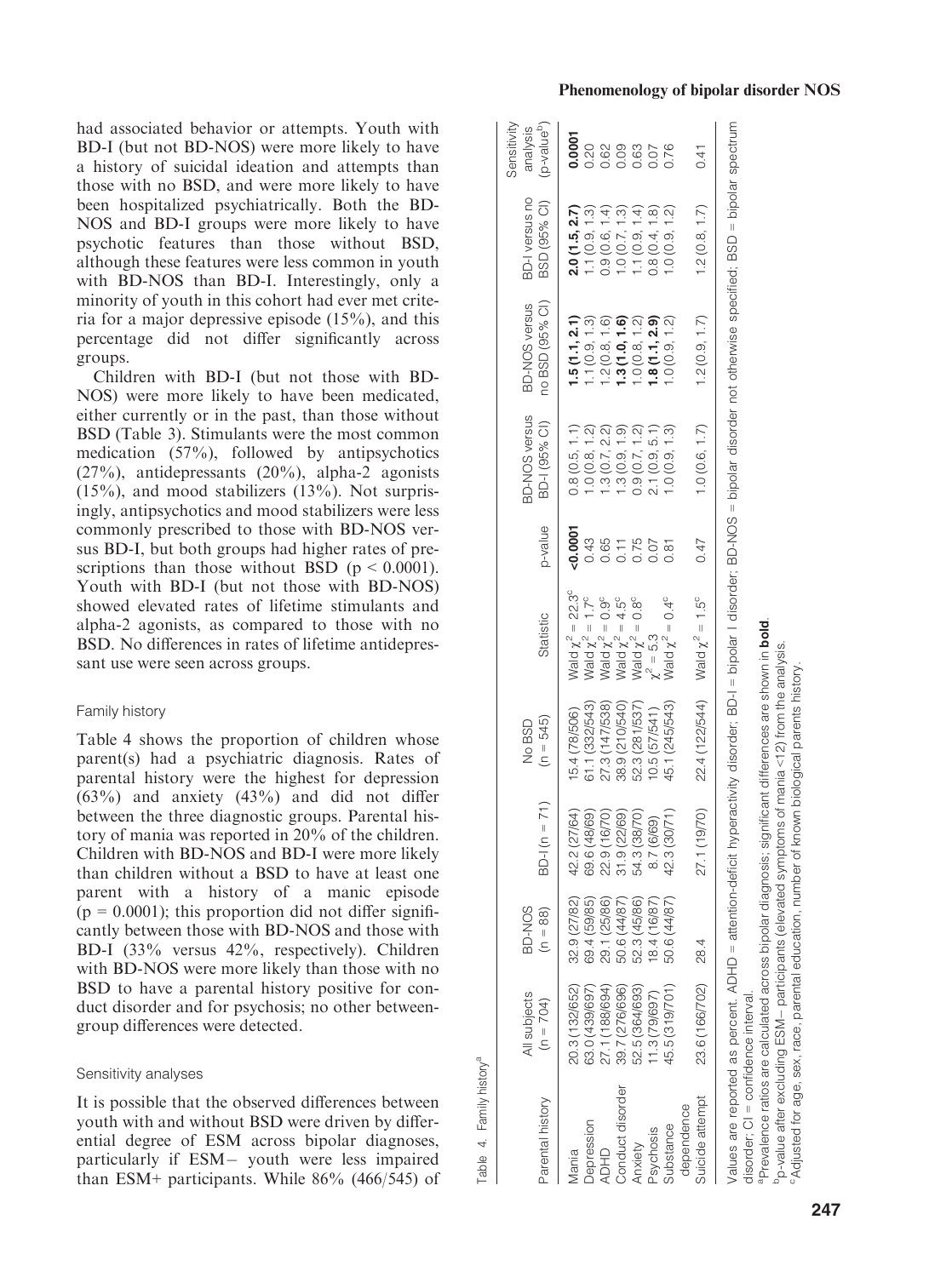the youth with no BSD were ESM+, the ESM+ rate was higher among those with BSD. Ninetyeight percent (86/88) of those with BD-NOS and 93% (66/71) of those with BD-I were ESM+. However, analyses excluding ESM- youth revealed qualitatively similar differences between youth with and without BSD (see Tables 1–4).

# Manic symptoms in BD-I versus BD-NOS

Table 5 shows the frequency with which manic symptoms were endorsed during the most severe lifetime manic episode. In general, symptoms were endorsed less frequently by youth with BD-NOS, as compared to those with BD-I. However, while these differences were statistically significant in some cases, their absolute value was fairly small. Decreased need for sleep showed the greatest difference across diagnostic categories; 41% of those with BD-NOS reported this symptom compared to 66% of youth with BD-I. Of note, while irritability was a frequently occurring symptom, it was less common in youth with BD-NOS versus BD-I (73% versus 92%, respectively). The proportion of youth with elated mood was high in both groups, and did not differ statistically across diagnoses. After adjusting for multiple comparisons (using FDR correction), irritability, decreased need for sleep, poor judgment, and distractibility retained significance at the corrected  $p < 0.05$  level. Limiting the analysis to moderate or severe symptoms yielded qualitatively similar results (not shown in Table 5).

# Reasons for the BD-NOS diagnosis

The most common reason that BD-NOS youth did not meet criteria for a manic episode was insufficient duration of symptoms. Eighty-six of the 88 BD-NOS participants (98%) had episodes lasting less than the seven-day requirement for mania. The degree to which BD-NOS youth met the symptom criteria for mania (elevated mood plus three associated symptoms, or irritable mood plus four associated symptoms) depended on the threshold used. Using a mild threshold for all DSM-IV symptoms, 71/88 (81%) met symptom criteria for a manic/ hypomanic episode; using a moderate threshold, only 21/82 (24%) met symptom criteria. A small minority of the BD-NOS youth (6/88, 7%) met both symptom and duration criteria for hypomania, but had also had marked impairment during these episodes (which is an exclusion criterion for hypomania in DSM-IV-TR). Of these six youth, only one had a history of a major depressive episode, and would thus have met criteria for BD-II (were it not for the marked impairment during the period of abnormally elevated/irritable mood).

Table 5. Manic symptoms during most severe lifetime manic episode: BD-NOS versus BD-I<sup>a</sup>

| Manic symptoms <sup>b</sup>      | $BD-NOS(n = 88)$ | $BD-I (n = 71)$ | Statistic<br>(Wald $\chi^2$ ) <sup>c</sup> | p-value        | <b>BD-NOS versus</b><br>BD-I (95% CI) |
|----------------------------------|------------------|-----------------|--------------------------------------------|----------------|---------------------------------------|
| Irritability                     | 72.7             | 91.6            | 8.80                                       | $0.0031^\circ$ | 0.93(0.88, 0.98)                      |
| Elation                          | 78.4             | 83.1            | 0.50                                       | 0.47           | 0.97(0.90, 1.05)                      |
| Decreased need for sleep         | 40.9             | 66.2            | 12.10                                      | $0.0005^\circ$ | 0.82(0.73, 0.92)                      |
| Energetic                        | 84.1             | 87.3            | 0.10                                       | 0.75           | 0.99(0.93, 1.05)                      |
| Increased goal-directed activity | 43.2             | 57.8            | 2.80                                       | 0.09           | 0.91(0.82, 1.02)                      |
| Grandiosity                      | 37.5             | 53.5            | 3.80                                       | 0.051          | 0.88(0.79, 1.00)                      |
| Pressured speech                 | 72.7             | 85.9            | 1.79                                       | 0.18           | 0.96(0.90, 1.02)                      |
| Racing thoughts                  | 63.6             | 77.5            | 5.98                                       | 0.01           | 0.91(0.84, 0.98)                      |
| Flight of ideas                  | 45.5             | 60.6            | 4.68                                       | 0.03           | 0.88(0.79, 0.99)                      |
| Psychomotor agitation            | 78.4             | 69.0            | 1.49                                       | 0.22           | 1.05(0.97, 1.13)                      |
| Poor judgment                    | 51.1             | 71.8            | 8.62                                       | $0.0033^\circ$ | 0.88(0.81, 0.96)                      |
| Distractibility                  | 63.6             | 81.7            | 8.79                                       | $0.003^\circ$  | 0.90(0.84, 0.97)                      |
| Motor hyperactivity              | 77.3             | 73.2            | 1.17                                       | 0.28           | 1.04(0.97, 1.11)                      |
| Inappropriate laughing           | 56.8             | 70.4            | 3.48                                       | 0.06           | 0.92(0.85, 1.00)                      |
| Uninhibited, gregarious behavior | 28.4             | 35.2            | 0.90                                       | 0.34           | 0.92(0.79, 1.08)                      |
| Increased productivity           | 29.6             | 36.6            | 1.29                                       | 0.26           | 0.91(0.78, 1.07)                      |
| Increased creativity             | 21.6             | 35.7 (25/70)    | 2.56                                       | 0.11           | 0.87(0.73, 1.03)                      |
| Hypersexuality                   | 19.5 (17/87)     | 19.7            | 0.00                                       | 0.96           | 0.99(0.79, 1.24)                      |
| Mood lability                    | 85.2             | 80.3            | 0.51                                       | 0.48           | 1.02(0.97, 1.07)                      |

Values are reported as percent. BD-I = bipolar I disorder; BD-NOS = bipolar disorder not otherwise specified; CI = confidence interval. <sup>a</sup>Prevalence ratios are calculated across bipolar diagnosis; significant differences are shown in **bold**.

bVariables taken from K-SADS Mania Rating Scale (KMRS) (summary of parent and child report). Symptoms of any severity (mild, moderate, or severe) were included.

<sup>c</sup>Results adjusted for age, sex, race, parental education, and number of parents with available history.

dSignificant after correction for multiple comparisons, using the false discovery rate and keeping alpha at 0.05, two-tailed.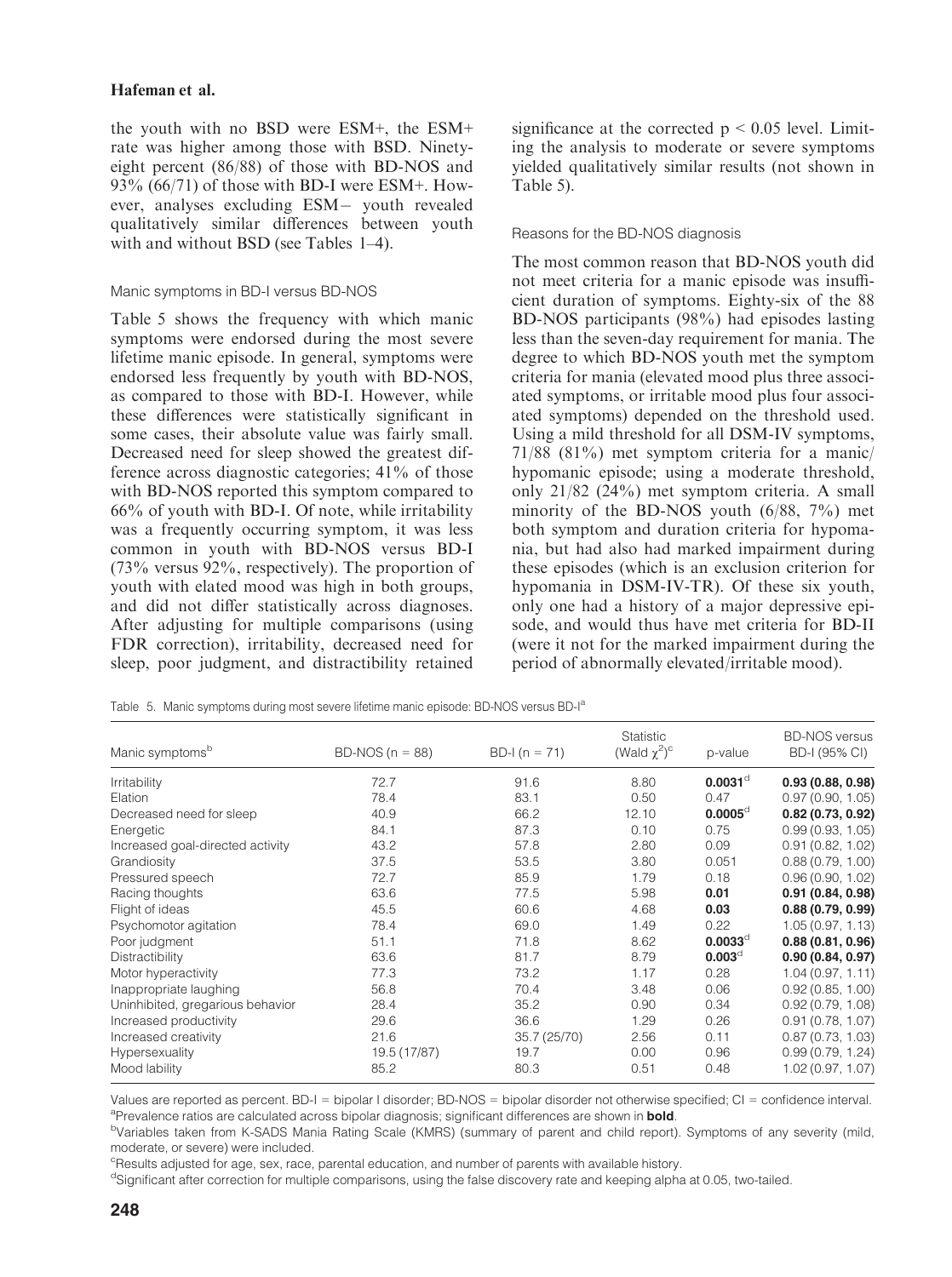# **Discussion**

This well-characterized clinical cohort provided an ideal study population to assess the diagnostic boundaries of BD in youth. Previous clinical samples in which this issue has been assessed have consisted of individuals referred with suspicion of a bipolar or mood disorder diagnosis (e.g., COBY)  $(2, 11-13, 26)$ . In contrast, this study included participants who presented at outpatient psychiatric clinics, and were recruited based on a dimensional measure of manic symptomatology. Thus, it included a large number of children who had nonspecific manic symptoms that could be attributable to a variety of psychopathologies, and could be compared to those with episodic mood symptoms on the bipolar spectrum. This design not only allowed us to compare the clinical characteristics and family history of participants with a diagnosis of BD-NOS and BD-I, but also facilitated a comparison between those with and without BSD.

These analyses of the baseline LAMS data revealed many similarities between BD-NOS and BD-I youth, which were not shared by the clinically recruited sample without BSD, most of whom also scored high on the PGBI-10M. Indicators of baseline impairment (CGAS, KMRS, KDRS, YMRS, and CDRS-R) did not differ significantly between the BD-NOS and BD-I groups, but were more severe in these youth compared to those with no BSD. Similarly, both the BD-NOS and BD-I groups had an elevated parental history of mania, which was not shared by those with no BSD. The prevalence of conduct disorder was similar in the BD-NOS and BD-I groups, but elevated relative to the group without BSD. In contrast, indicators of most severe past functioning showed a gradient according to disorder, with significant differences in both worst lifetime CGAS and KMRS scores across groups, as well as the lifetime presence of psychotic features (BD-I > BD-NOS > no BSD). Finally, certain indicators of very severe dysfunction, such as suicidal ideation, suicidal behavior, and history of hospitalization, were elevated in the BD-I group, but not the BD-NOS group (as compared to those without BSD). The latter is not surprising, given that psychiatric hospitalization is part of the DSM-IV criteria for a manic episode  $(33)$ . Excluding the ESM- participants did not qualitatively change the results, indicating that differences between those with and without BSD were not driven by the youth without manic symptoms.

Comparison between the clinical presentations of BD-NOS and BD-I also indicated many similarities. BD-NOS and BD-I youth had a similar age of onset and duration of BSD. Additionally, manic

symptoms did not differ extensively between BD-NOS and BD-I. Several manic symptoms were significantly more likely to be present in participants with BD-I than with BD-NOS: irritable mood, decreased need for sleep, distractibility, racing thoughts, flight of ideas, and poor judgment. However, similar to findings from the COBY study (24), effect sizes were small and did not reflect qualitatively different episodes. Interestingly, the current results do not indicate a significant difference in the proportion of BD-NOS versus BD-I with elated mood, and youth with BD-NOS were less likely to be irritable than those with BD-I. Thus, it is unlikely that the BD-NOS presentation is a variant of the chronic irritability described by previous authors (20). These results are consistent with data from Van Meter et al. that showed high levels of irritability in youth with cyclothymia and BD-NOS (as compared with ADHD and depression), but slightly lower levels relative to BD-I and BD-II (13).

The above findings are consistent with the interpretation that BD-NOS and BD-I share similar characteristics, and are along a spectrum of bipolarity, while youth without distinct episodes of manic symptoms do not seem to share many of these characteristics. However, as would be expected, youth with BD-I were more likely than those with BD-NOS to have more severe past presentations, with worse functional impairment during the most serious lifetime episode, as well as an increased rate of hospitalizations and suicidality. These results are remarkably consistent with the COBY data, which also showed no significant difference between BD-NOS and BD-I on many factors (such as family history and comorbidity), though there were differences on indicators of severe illness (hospitalization, psychosis, and suicide attempts) (24). The findings are also consistent with those of other groups that have found an elevated family history of mania in youth with both syndromal and subsyndromal BD, but not major depressive disorder (11, 18).

This study indicates a high degree of comorbidity in this cohort, similar to previous work, particularly in pediatric samples. ADHD and ODD were the most common disorders in this cohort, with 2/3 of youth meeting diagnostic criteria for ADHD and 1/3 meeting those for ODD. These are comparable to previous clinical samples (2, 24, 39), but are higher than co-morbidities seen in epidemiologic samples (18, 40). Rates of ADHD and anxiety did not differ across bipolar diagnostic categories, consistent with prior results (11, 40). However, the disruptive behavioral disorders showed an interesting pattern of results. Both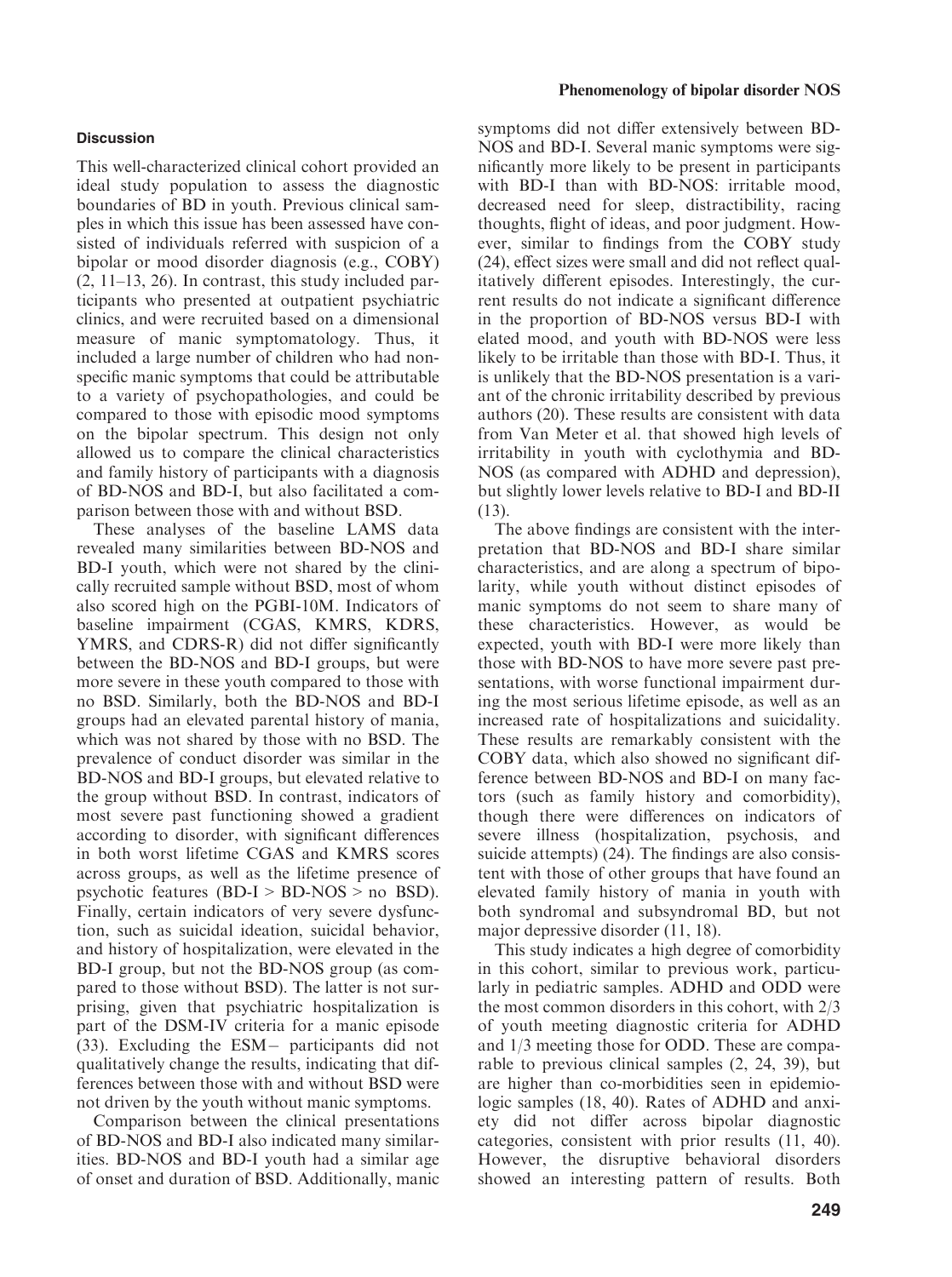BD-NOS and BD-I groups had a higher frequency of conduct disorder, as compared to the group with no BSD. This is consistent with previous research, which has shown elevated conduct disorder and criminal activity in youth and adults on the bipolar spectrum (6, 41). In contrast, ODD was found to be less common in the BD-I group, as compared to both those with BD-NOS and those without BSD. This result was unexpected, has not been found in COBY or other similar studies, and is difficult to interpret. One possible explanation is that, with the lengthier and more discrete episodes that define BD-I (as opposed to BD-NOS), it is easier to distinguish whether symptoms of oppositionality and defiance are associated with mood episodes versus the more chronic pattern that occurs with a diagnosis of ODD.

The vast majority of BD-NOS youth in this cohort failed to meet duration criteria for mania or hypomania, similar to findings from the COBY study (24). However, a sizeable minority of BD-NOS youth also failed to meet symptom criteria for a manic episode, which is in contrast to the COBY study sample (where 99.6% of the BD-NOS youth met symptom criteria). These differences are likely attributable to differences in recruiting strategies, since COBY youth were referred based on the suspicion of having bipolar disorder. Thus, it is not surprising that almost all of the BD-NOS youth in COBY met symptom criteria.

A number of limitations should be taken into account when interpreting these data. First, this was a clinically derived sample, and thus was not necessarily characteristic of youth in the community. Additionally, these youth were recruited from clinics associated with major medical centers in western Pennsylvania and Ohio, so they might not be representative of other regions of the country. Secondly, analyses focused on the baseline data from the LAMS study, and, as with any cross-sectional analysis, there are limitations when interpreting the causality of observed associations. Longitudinal data are currently being collected, and will likely yield valuable insights regarding clinical trajectory and biomarkers distinguishing youth with subsyndromal presentations of BD. It also is important to note that we included cyclothymic disorder with BD-NOS. The combined operational definition is consistent with much prior research (11, 24) and facilitates comparison across studies as well as providing larger n for statistical analyses. However, it is possible that cyclothymic disorder may have some different clinical features from other presentations included in the NOS category (13, 14). Finally, although the LAMS study has a large sample size, the number of youth with BD-NOS or BD-I is a smaller proportion of the population, and thus we might not have the power to detect small differences, particularly between BD-NOS and BD-I. We did not have a sufficient number of cases with BD-II to permit statistical analyses.

The existing literature and the current results indicate that BD-NOS and BD-I are on a spectrum of bipolarity youth with these disorders share clinical characteristics, phenomenology, and family history of mania, that are not shared by youth with less episodic mood symptoms. The differences seen between those with and without BSD are especially striking, given that the majority of this cohort (including those with no BSD) were selected to have ESM. Thus, this analysis provides evidence for qualitative differences between those with episodic and those with non-episodic manic symptoms, even when the episodes are too short to meet duration criteria for mania or hypomania.

While this was a cross-sectional analysis, it provides important insight into the appropriate diagnostic boundaries of bipolar disorder in youth, which will likely have implications for prognosis and treatment. These results support the hypothesis that current duration criteria in the DSM-IV-TR are perhaps too stringent, given the evidence that youth with even short manic episodes might have an underlying bipolar diathesis. If supported by future longitudinal analyses, this has important implications for diagnostic criteria in future versions of the DSM. These findings also highlight the clinical importance of assessing subsyndromal manic symptoms in pediatric populations, even if they don't meet full syndromal criteria for BD-I or BD-II, and the need to develop appropriate treatments for these youth. Future work will determine the clinical trajectory of these participants, as well as seek to identify neuroimaging and neurocognitive biomarkers of progression.

# Acknowledgements

We thank Linda Marsh for help in the preparation of this manuscript. This study was supported by the National Institute of Mental Health (NIMH) (R01-MH073967; R01-MH073801; R01-MH073953; R01-MH073816). We thank NIMH for their support, but acknowledge that the findings and conclusions presented in this paper are those of the authors alone, and do not necessarily reflect the opinions of NIMH.

# Affiliations

a Department of Psychiatry, Western Psychiatric Institute and Clinic, University of Pittsburgh Medical Center, University of Pittsburgh, Pittsburgh, PA, <sup>b</sup>Department of Psychiatry, Division of Child and Adolescent Psychiatry, Case Western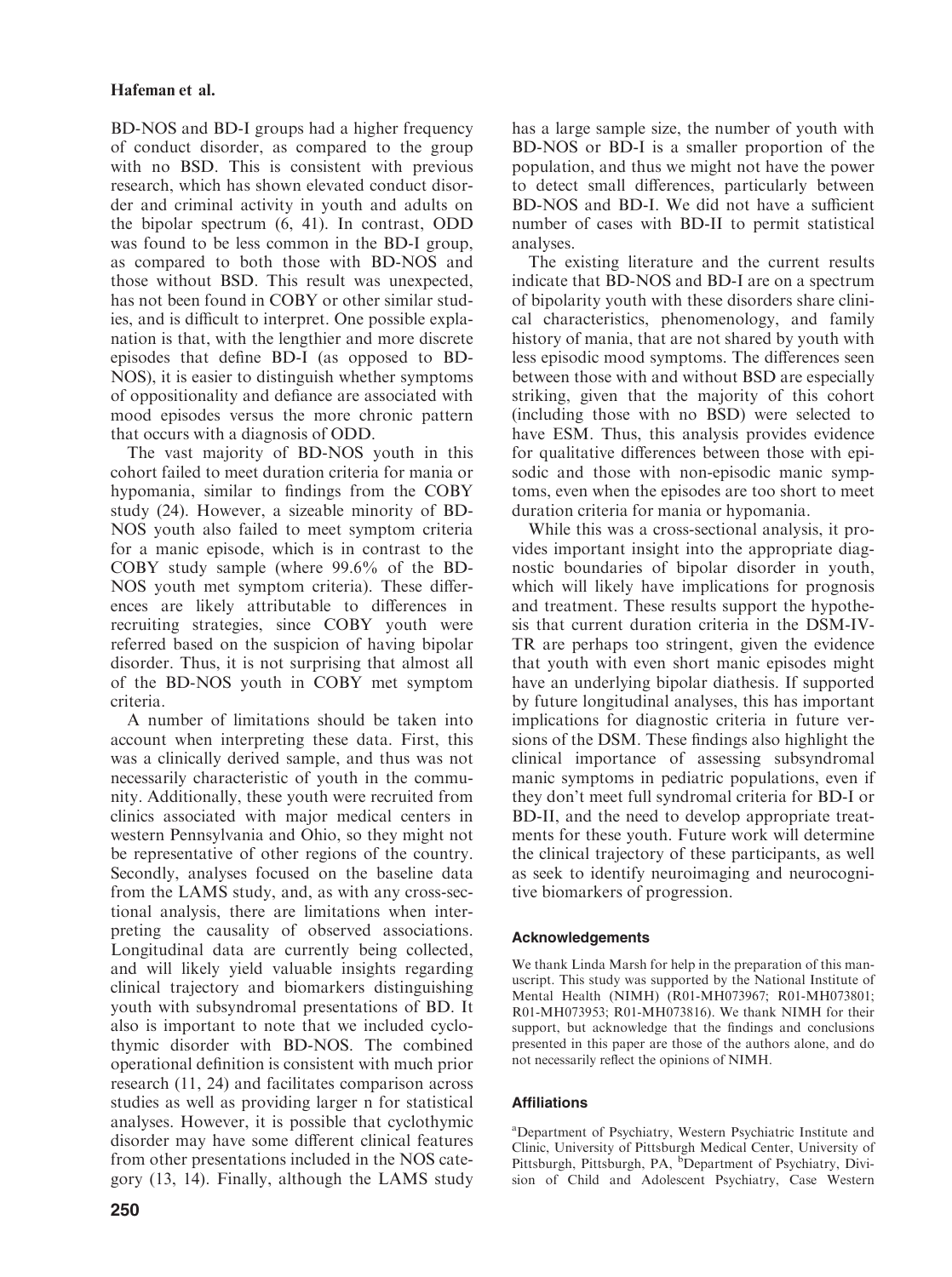Reserve University, Cleveland, OH, <sup>c</sup>Department of Psychiatry, Division of Child and Adolescent Psychiatry, Johns Hopkins University, Baltimore, MD, <sup>d</sup>Department of Psychiatry, Division of Child and Adolescent Psychiatry, Ohio State University, Columbus, OH, eDivision of Psychiatry, Cincinnati Children's Hospital Medical Center, Cincinnati, OH, <sup>f</sup> Department of Psychology, University of North Carolina at Chapel Hill, Chapel Hill, NC, <sup>g</sup>Department of Child and Adolescent Psychiatry, New York University School of Medicine, New York, NY, <sup>h</sup>Center for Pediatric Behavioral Health and Center for Autism, Cleveland Clinic, Cleveland, OH, USA

### **Disclosures**

RLF receives or has received research support, acted as a consultant, received royalties from, and/or served on a speakers bureau for Abbott, Addrenex, Alexza, American Psychiatric Press, AstraZeneca, Biovail, Bristol-Myers Squibb, Dainippon Sumitomo Pharma, Forest, GlaxoSmithKline, Guilford Press, Johns Hopkins University Press, Johnson & Johnson, KemPharm Lilly, Lundbeck, Merck, National Institutes of Health, Neuropharm, Novartis, Noven, Organon, Otsuka, Pfizer, Physicians' Post-Graduate Press, Rhodes Pharmaceuticals, Roche, Sage, Sanofi-Aventis, Schering-Plough, Seaside Therapeutics, Sepracore, Shionogi, Shire, Solvay, Stanley Medical Research Institute, Sunovion, Supernus Pharmaceuticals, Transcept Pharmaceuticals, Validus, WebMD, and Wyeth. MAF receives royalties from Guilford Press, APPI, and CFPSI. RAK receives or has received research support, and has acted as a consultant and/or served on a speakers bureau for Forest, AstraZeneca, Current Psychiatry, and the REACH Foundation. EAY has received travel support from or consulted with Bristol-Myers Squibb, and Lundbeck. LEA receives or has received research support, acted as a consultant, and/or served on a speakers bureau for Abbott, Celgene, Cure Mark, Eli Lilly & Co., McNeil, Novartis, Noven, Neuropharm, Organon, Shire, Sigma Tau, and Targacept. TWF has received federal funding or research support from, acted as a consultant to, received travel support from, and/or received a speakers honorarium from Forest Laboratories, Ecoeos, IntegraGen, Shire Development, Bristol-Myers Squibb, National Institutes of Health, and the Brain and Behavior Research Foundation. BB receives royalties from Random House and Lippincott Williams & Wilkins, and grant support from NIMH. DH, DA, CD, SMH, NR, MKG, JCH-H, JD, and BMR have no financial interests to disclose.

### **References**

- 1. Luby JL, Navsaria N. Pediatric bipolar disorder: evidence for prodromal states and early markers. J Child Psychol Psychiatry 2010; 51: 459–471.
- 2. Nadkarni RB, Fristad MA. Clinical course of children with a depressive spectrum disorder and transient manic symptoms. Bipolar Disord 2010; 12: 494–503.
- 3. Shaw JA, Egeland JA, Endicott J, Allen CR, Hostetter AM. A 10-year prospective study of prodromal patterns for bipolar disorder among Amish youth. J Am Acad Child Adolesc Psychiatry 2005; 44: 1104–1111.
- 4. Tijssen MJ, van Os J, Wittchen HU, et al. Evidence that bipolar disorder is the poor outcome fraction of a common developmental phenotype: an 8-year cohort study in young people. Psychol Med 2010; 40: 289–299.
- 5. Tijssen MJ, van Os J, Wittchen HU, et al. Prediction of transition from common adolescent bipolar experiences to

bipolar disorder: 10-year study. Br J Psychiatry 2010; 196: 102–108.

- 6. Zimmermann P, Bruckl T, Nocon A, et al. Heterogeneity of DSM-IV major depressive disorder as a consequence of subthreshold bipolarity. Arch Gen Psychiatry 2009; 66: 1341–1352.
- 7. Van Meter A, Moreira AL, Youngstrom EA. Meta-analysis of epidemiological studies of pediatric bipolar disorder. J Clin Psychiatry 2011; 72: 1250–1256.
- 8. Merikangas KR, He JP, Burstein M, et al. Lifetime prevalence of mental disorders in U.S. adolescents: results from the National Comorbidity Survey Replication–Adolescent Supplement (NCS-A). J Am Acad Child Adolesc Psychiatry 2010; 49: 980–989.
- 9. Nusslock R, Frank E. Subthreshold bipolarity: diagnostic issues and challenges. Bipolar Disord 2011; 13: 587–603.
- 10. Maalouf FT, Porta G, Vitiello B, et al. Do sub-syndromal manic symptoms influence outcome in treatment resistant depression in adolescents? A latent class analysis from the TORDIA study. J Affect Disord 2012; 138: 86–95.
- 11. Findling RL, Youngstrom EA, McNamara NK, et al. Early symptoms of mania and the role of parental risk. Bipolar Disord 2005; 7: 623–634.
- 12. Axelson DA, Birmaher B, Strober MA, et al. Course of subthreshold bipolar disorder in youth: diagnostic progression from bipolar disorder not otherwise specified. J Am Acad Child Adolesc Psychiatry 2011; 50: 1001–1016.
- 13. Van Meter A, Youngstrom EA, Youngstrom JK, Feeny NC, Findling RL. Examining the validity of cyclothymic disorder in a youth sample. J Affect Disord 2011; 132: 55– 63.
- 14. Van Meter AR, Youngstrom EA, Findling RL. Cyclothymic disorder: a critical review. Clin Psychology Rev 2012; 32: 229–243.
- 15. Parker G, McCraw S, Fletcher K. Cyclothymia. Depress Anxiety 2012; 29: 487–494.
- 16. Youngstrom EA, Van Meter A, Algorta GP. The bipolar spectrum: myth or reality? Curr Psychiatry Rep 2010; 12: 479–489.
- 17. Stringaris A, Santosh P, Leibenluft E, Goodman R. Youth meeting symptom and impairment criteria for mania-like episodes lasting less than four days: an epidemiological enquiry. J Child Psychol Psychiatry 2010; 51: 31–38.
- 18. Lewinsohn PM, Klein DN, Seeley JR. Bipolar disorder during adolescence and young adulthood in a community sample. Bipolar Disord 2000; 2: 281–293.
- 19. Carlson GA, Glovinsky I. The concept of bipolar disorder in children: a history of the bipolar controversy. Child Adolesc Psychiatr Clin N Am 2009; 18: 257–271.
- 20. Leibenluft E. Severe mood dysregulation, irritability, and the diagnostic boundaries of bipolar disorder in youths. Am J Psychiatry 2011; 168: 129–142.
- 21. Stringaris A, Cohen P, Pine DS, Leibenluft E. Adult outcomes of youth irritability: a 20-year prospective community-based study. Am J Psychiatry 2009; 166: 1048–1054.
- 22. Rettew DC, Lynch AD, Achenbach TM, Dumenci L, Ivanova MY. Meta-analyses of agreement between diagnoses made from clinical evaluations and standardized diagnostic interviews. Int J Methods Psychiatr Res 2009; 18: 169– 184.
- 23. Berkson J. Limitations of the application of fourfold tables to hospital data. Biometrics 1946; 2: 47–53.
- 24. Axelson D, Birmaher B, Strober M, et al. Phenomenology of children and adolescents with bipolar spectrum disorders. Arch Gen Psychiatry 2006; 63: 1139–1148.
- 25. Birmaher B, Axelson D, Goldstein B, et al. Four-year longitudinal course of children and adolescents with bipolar